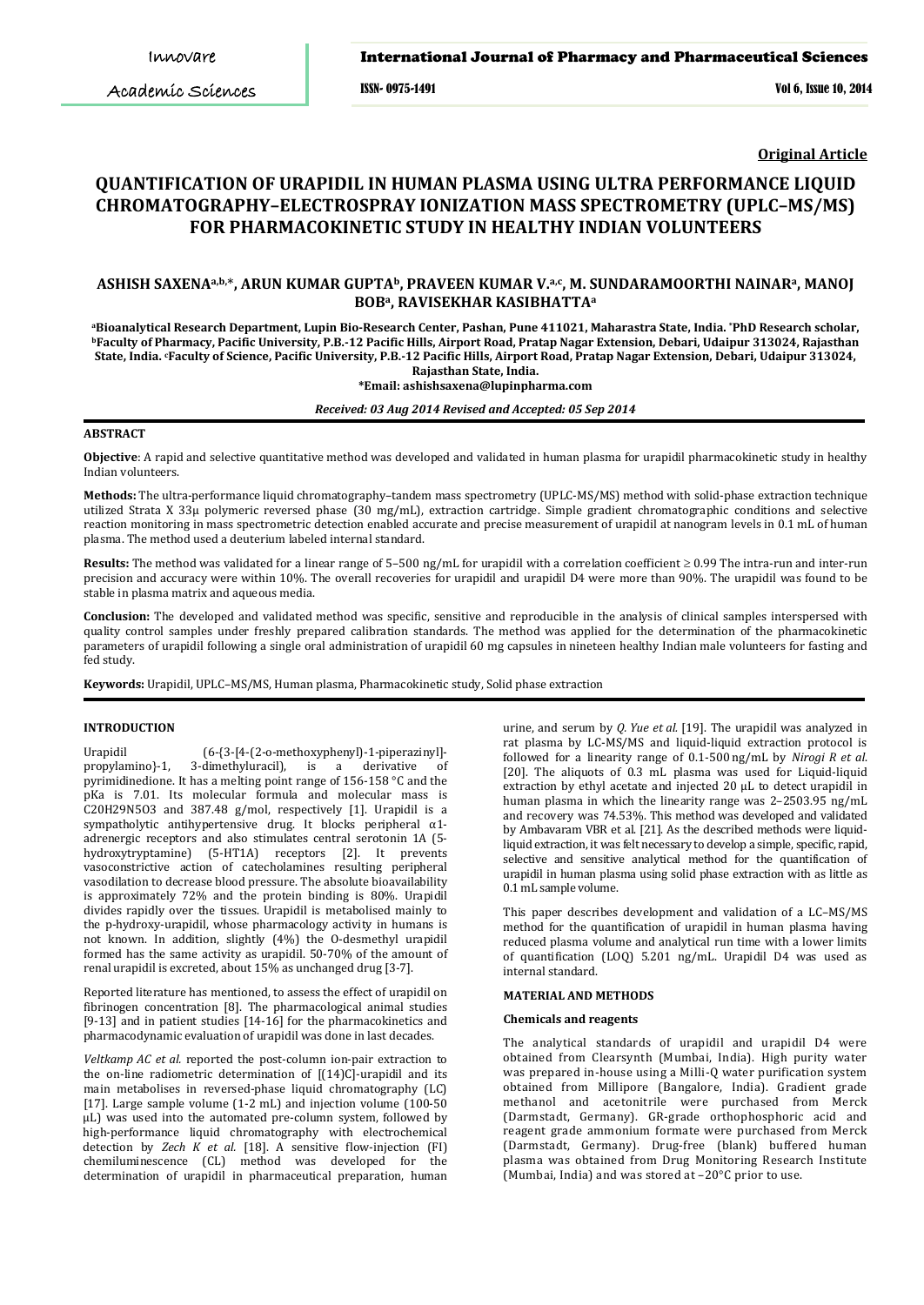#### **Calibration curves**

Stock solutions of urapidil and internal standard, urapidil D4 were prepared in methanol:water (50/50, v/v) at the concentration of 250 µg/mL and 150 µg/mL, respectively. Secondary and working standard solutions were prepared from stock solutions by dilution with methanol:water  $(50/50, v/v)$  using serial dilution method. These diluted working standard solutions were used to prepare the calibration curve and quality control (QC) samples in human plasma. A nine-point standard calibration curve for urapidil was prepared by spiking 2% of urapidil working standard solution in the blank screened plasma. The calibration curve ranged from 5.201 to 1501.188 ng/mL. Quality control samples were prepared at four concentration levels-5.201 ng/mL for Lower Limit of Quantification Quality Control (LLOQQC), 14.962 ng/mL for Low Quality Control (LQC), 610.679 ng/mL for Medium Quality Control (MQC) and 1197.409 ng/mL for High Quality Control (HQC) samples for urapidil from the stock solutions.

#### **Sample preparation**

A 0.1 mL aliquot of urapidil spiked on human plasma sample was mixed with 50 µL of internal standard working solution equivalent to 250 ng/mL of urapidil D4 as an internal standard. Then, added 0.9 mL of 2% ortho phosphoric acid and vortexed to mix. The sample mixture was loaded into a Strata X 33µ polymeric reversed phase (30 mg/mL), extraction cartridge that was pre-conditioned with 1.0 mL methanol followed by 1.0 mL water. The extraction cartridge was washed with 1.0 mL water followed by 1.0 mL of 5% methanol in water. Both urapidil and urapidil D4 were eluted with 1 mL of methanol; 2  $\mu$ L of the sample was injected into the LC–MS/MS system.

### **Liquid chromatography and MS parameters**

Chromatographic separation was carried out on Waters UPLC with Betasil-C18 (50mm x 4.6mm, 5µm) purchased from Thermo scientific, United States. A degassed mobile phase consisting of acetonitrile: methanol (70:30, v/v) (A) and 10mM ammonium formate pH about 4.50±0.05 (B) was delivered with a flow rate of 0.5 mL/min using solvent composition gradient. Each analytical run was started at 40% A up to 0.2 min followed by a liner gradient to 60% A over 0.6 min, held at 60% A for 1.2 min, shifted to linear to 40% A over 0.2 min and then held constant until the end of the run for column equilibration to take on the next analytical run. The total run time for each sample analysis was 2.5 min. The gradient elution program of chromatographic separation is presented in Table 1a.

The column oven temperature was kept  $40^{\circ}$ C. Mass spectra were obtained using a Xevo TQ-S mass spectrometer, a triple-stage quadrapole-mass-analyzer with photomultiplier detector equipped with electro spray ionization (ESI) source (Waters Ltd. UK) running on positive ion mode. The mass spectrometer was operated in the multiple reaction-monitoring (MRM) scan mode. The data acquisition was ascertained by MassLynx 4.1 software. The details for ion source and analyte dependent MS parameters are presented in Table 1b.

| Table 1a: Gradient elution program of chromatographic |
|-------------------------------------------------------|
| separation.                                           |

| <b>Step</b> | Time | <b>Flow rate</b><br>(mL/min) | Mobile phase<br>A | Mobile<br>phase B |
|-------------|------|------------------------------|-------------------|-------------------|
| 0           | 0.0  | 0.5                          | 40                | 60                |
|             | 0.2  | 0.5                          | 40                | 60                |
| 2           | 0.8  | 0.5                          | 60                | 40                |
| 3           | 2.0  | 0.5                          | 60                | 40                |
| 4           | 2.2  | 0.5                          | 40                | 60                |
|             | 2.5  | 0.5                          | 40                | 60                |

## **Method validation**

The method was validated for specificity, selectivity, sensitivity, linearity, precision, accuracy, recovery, stability and matrix effect meeting the global regulatory requirements [22-23]. Specificity was performed by analyzing the human male blank plasma samples from different sources (or donors) to test for interference at the retention time of urapidil and internal standard, urapidil D4. Selectivity was performed by spiking concomitant drugs like ranitidine, paracetamol, ibuprofen and aspirin. The plasma samples were then processed and analyzed to investigate possible interference. Sensitivity was determined by analyzing six replicates of blank human plasma spiked with the analyte at the lowest level of the calibration curve. The intra-run and inter-run accuracy were determined by replicate (*n*=6) analysis of three quality control samples and at LOQ that were extracted from the sample batch. The intra-run (within batch) precision and accuracy were evaluated by analysis of six replicates at four concentrations in a same analytical run. The inter-run precision and accuracy of the calibration standards were assessed using seven calibration curves. The interrun (between-batch) precision and accuracy were evaluated after repeated analysis in different analytical runs in different days and on different instrument.

**Table 1b: Ion source and analyte-dependent MS parameters**

| <b>Ion source</b>          |                    |             |
|----------------------------|--------------------|-------------|
| Capillary voltage          | 3.20 kV            |             |
| Source temperature         | 150 <sup>o</sup> C |             |
| Desolvation temperature    | 500 <sup>o</sup> C |             |
| Desolvation gas flow       | 1000 L/hr          |             |
| Cone gas flow              | 150 L/hr           |             |
| Polarity mode              | Positive           |             |
| Analyte dependent          |                    |             |
|                            | Urapidil           | Urapidil-D4 |
| Precursor ion $(m/z)$      | 388.2              | 392.2       |
| Product ion $(m/z)$        | 190.1              | 190.1       |
| Cone voltage $(V)$         | 18                 | 20          |
| $Q1$ Pw <sup>a</sup> (amu) | 2.8                | 14.8        |
| $Q3$ Pwb (amu)             | 2.8                | 14.7        |
| Collision energy           | 36                 | 32          |

<sup>a</sup> Quadrapole 1 high and low mass resolution parameters.

**b** Quadrapole 3 high and low mass resolution parameters.

Accuracy was defined as the percent of relative error ( %*RE* ) and was calculated using the formula % $RE = (E - T) \times (100/T)$ , where *E* is the experimentally determined concentration and  $\overline{T}$  is the theoretical concentration. Assay precision was calculated by using the formula  $% RSD = (SD/M) \times 100$ , where  $% RSD$  is percent of relative standard deviation,  $M$  is the mean of experimentally determined concentrations and *SD* is the standard deviation of *M* .

The extraction efficiencies of urapidil and urapidil D4 were determined by comparing the peak area of extracted analytes to the peak area of non-extracted standards (analyte spiked post extraction in blank plasma).

The processed sample stability was evaluated by comparing the extracted fresh plasma samples which were injected immediately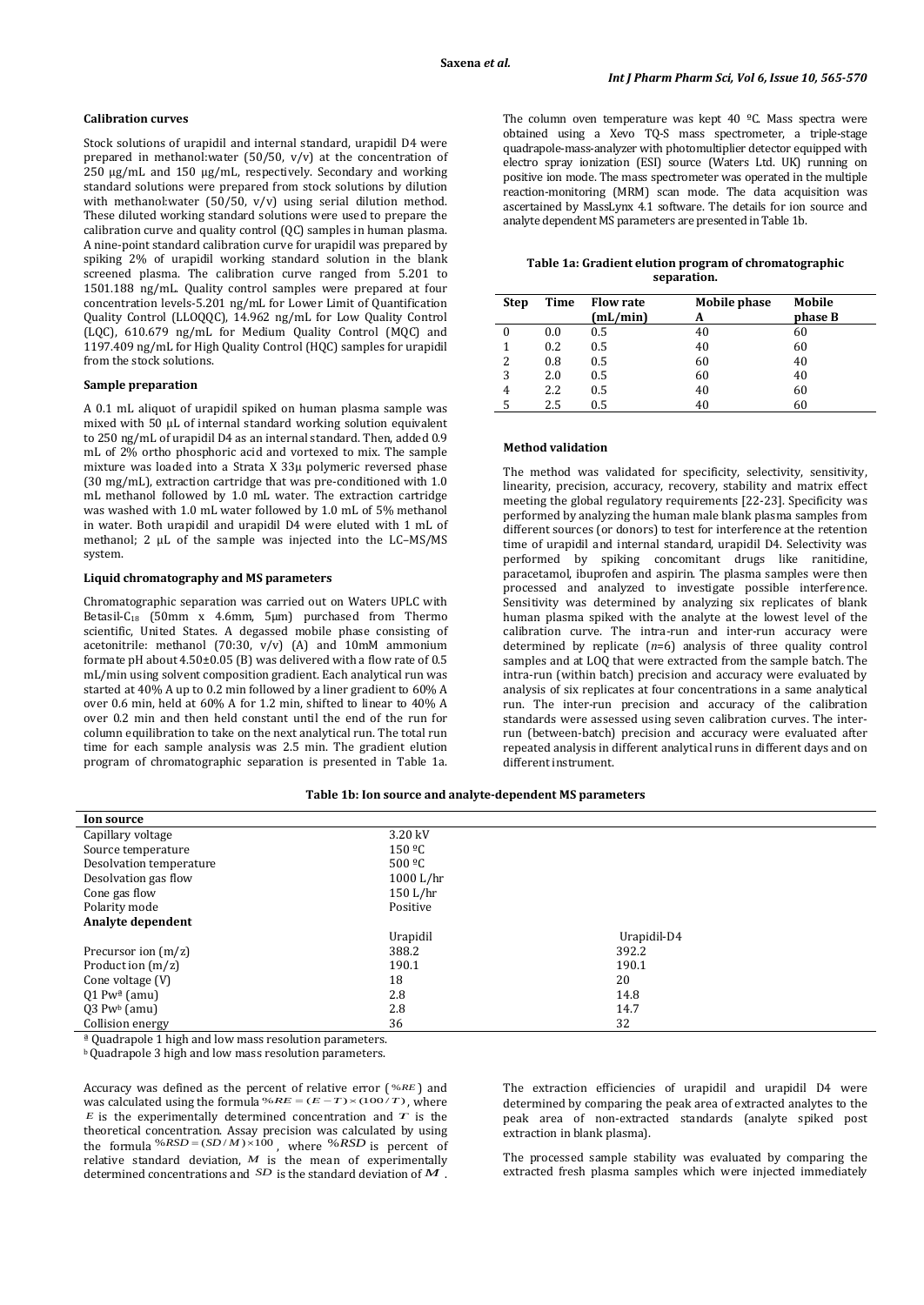(time 0), with the samples that were re-injected after keeping in the auto sampler at 10°C for specific duration of time. The stability of spiked human plasma stored at room temperature (bench-top stability) was evaluated by comparing the mean of back calculated concentrations of the samples kept on bench with freshly prepared extracted samples. The freeze-thaw stability was conducted by comparing the stability samples that had been frozen and thawed two times stored at –30°C, with freshly spiked quality control samples. The long-term stability of spiked human plasma was evaluated by analyzing low, medium and high quality control samples that were stored at -30°C for long duration together with freshly spiked calibration standard and quality control samples. Stability was determined by calculating the %change and was calculated using the formula %*Change* =  $(S - C) \times 100 / C$ , where *S* is the mean stability sample concentration and *<sup>C</sup>* is the mean freshly prepared or comparison sample concentration. Analytes were considered stable if the %Change were within ±15% of the freshly prepared or comparison sample.

Matrix effect was evaluated with eight different lots of plasma containing K2EDTA as anticoagulant including one hemolysed lot and one lipemic plasma lot. Three post spiked samples each of LQC, MQC and HQC were prepared from different lots of plasma (in total 24 samples). Aqueous (unextracted) spiked samples for urapidil and urapidil D4 at LQC, MQC and HQC levels were prepared in elution solution considering zero matrix effect. The post-spiked extracted LQC, MQC and HQC samples along with six replicate injections of aqueous un-extracted LQC, MQC and HQC levels were analyzed. The matrix effect was evaluated by calculating the matrix factor for area response of urapidil and urapidil D4 and IS normalized matrix factor for mean area ratio of urapidil and urapidil D4.

This was performed with the aim to see the matrix effect of these different lots of plasma on the %RSD of mean matrix factor for analyte area, IS area and IS normalized area ratio. It was considered there was no matrix effect if the %RSD for mean matrix factor was less than 15% at each level for analyte area, IS area and IS normalized area ratio.

The weighting factor for plotting the linear regression curve for the calibration standards was selected based on the 'Least sum of squared residuals'. For this a calibration curve was plotted using the weighting factor-*1/X* and *1/X2* to obtain the calculated concentrations for each standard. The residual ( %*RE* ) for each calibration standard was obtained. Each residual was squared and the sum of squared residuals was calculated for each empirical weights. The weighting factor which results in the least sum was used for plotting the linear curves [24].

# **RESULTS AND DISCUSSION**

### **Tuning and Chromatography Optimization**

The development was initiated from mass optimization with ESI (electrospray ionization) in both positive and negative modes. The signal in positive ionization mode has shown a significant response but the baseline noise was very high. To reduce the baseline signal the heated nebulization with APCI (atmospheric pressure chemical ionization) source was also tried but the signal was decreased to ten times as compared to ESI. The inconsistency was also observed in APCI mode. So as a conclusion considering the signal ESI positive mode was considered and proceed for further optimization using three different mass transitions (*m/z*) as 388.2/190.1, 388.2/205.3, 388.2/233.3 for urapidil and 392.2/190.1, 392.2/200.1, 392.2/237.2 for urapidil D4. The final MRM parameters of the urapidil and its internal standard were set at m/z 388.2/190.1 and 392.2/190.1, respectively. The selected fragment ions of each compound, as product ion to be monitored are indicated in Fig. 1.

Sample extraction trials were initiated with precipitation, liquidliquid extraction (LLE) and solid phase extraction (SPE) and also with hybrid-SPE technique using zirconium cartridges, in all trials the interference in blanks could not be eliminated. The buffers from acid pH to basic pH were used in LC but none of the conditions could mitigate the interference in blank plasma which may be due to the co-elution of the phospholipids. Trials for sample extraction using

different LLE solvents were tried and also plasma sample treated from acidic to basic pH.

Further to the mass optimization and extraction trials, the chromatography LC conditions were optimized. The use of buffers like ammonium acetate, ammonium formate has shown broad peak shape with C<sub>18</sub> column. The use of acetonitrile and methanol combination along with 10mM ammonium formate pH about 4.50±0.05 has shown the best signal-to-noise (S/N) among all the mobile phases. Use of Betasil-C<sub>18</sub> (50mm x 4.6mm, 5µm) column enabled use of high flow rate, which resulted in low run time as low as 2.5 min with better peak symmetry and signal of analytes. The compound post to injection has shown carryover and needed a strong cleaning, hence the needle and seal wash optimization was also critical. The equal proportions of acetonitrile, methanol and water with 0.01% of isopropyl alcohol (IPA) used as strong and weak needle wash to remove carryover from autosampler. Autosampler carryover was evaluated for aqueous and extracted samples by injecting blank samples after highest concentration (ULOQ) standard. No carryover was observed at retention time of urapidil and urapidil D4 in blank samples injected after highest concentration. Also, the purity of deuterium labeled compound was confirmed by injecting urapidil D4 alone in optimized LC and MS conditions and no significant interference was observed at retention time on analyte.



**Fig. 1: ESI product ion mass spectra of the precursor ions of (A) urapidil and (B) urapidil D4.**

# **Specificity**

Utilization of predominant product ions for each compound enhanced mass spectrometric specificity. The mass transition ionpair was selected as,  $388.2 \rightarrow 190.1$  for urapidil and  $392.2 \rightarrow 190.1$ for urapidil D4. The product ions selected were specific for urapidil and urapidil D4, respectively.

Chromatographic specificity of the method was demonstrated by the absence of endogenous interfering peaks at the retention times of urapidil and its internal standard in eight different lots of extracted blank plasma including one haemolysed and one lipemic plasma. Representative chromatograms of extracted blank plasma, extracted plasma samples containing 5.201 ng/mL urapidil (low standard) and plasma sample from subjects are presented in Fig. 2.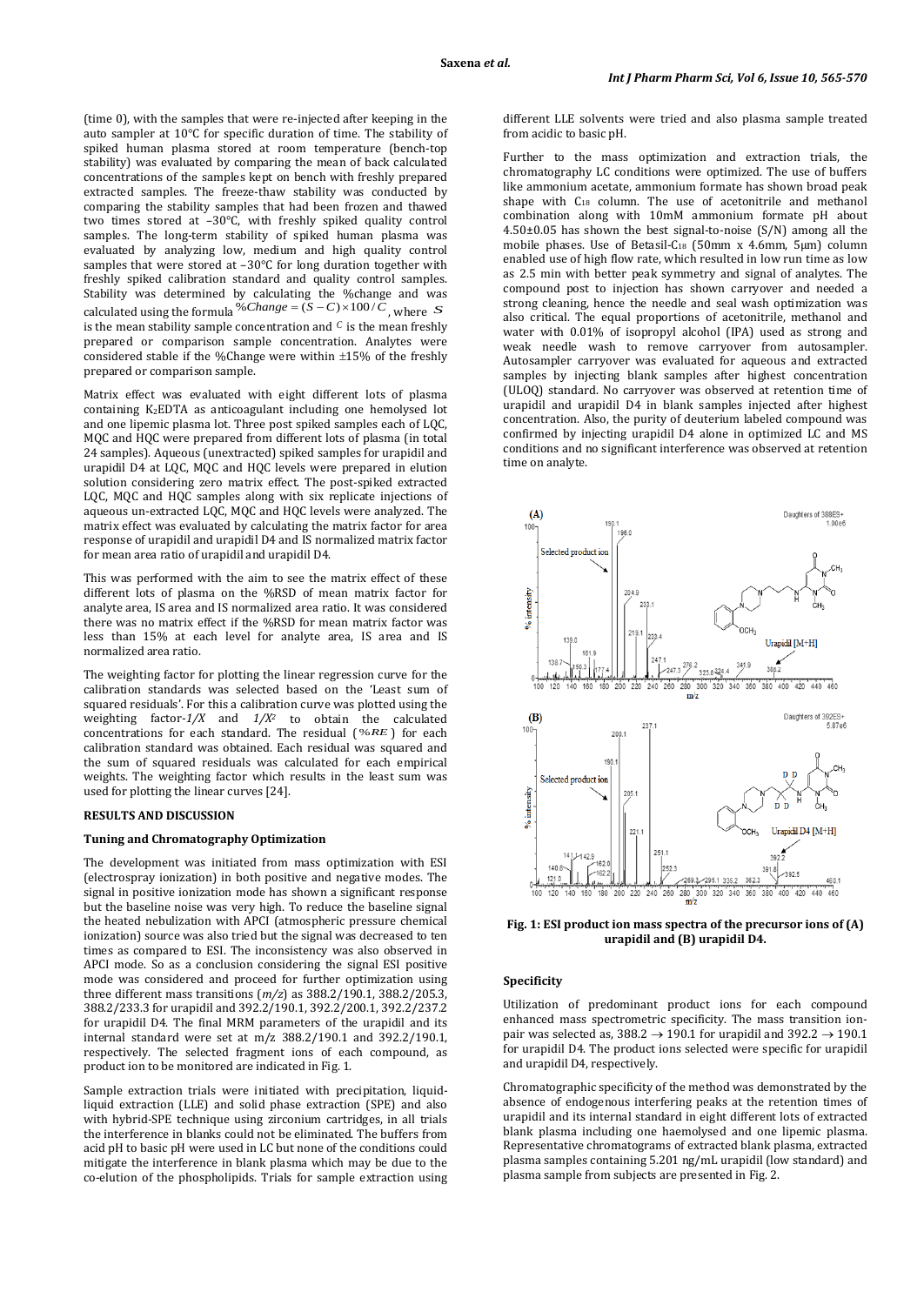



## **Linearity**

The peak area ratios (area of urapidil/area of urapidil D4) of calibration standards were proportional to the concentration of analytes in each assay over the nominal concentration range of 5.201–1501.188 ng/mL for urapidil. The calibration curves were found to be linear and were well described by least squares lines. A weighting factor of 1/concentration2 was chosen to achieve homogeneity of variance.

The correlation coefficients were ≥09980 (*n*=7) for urapidil. The mean (±SD) slopes and intercept of the calibration curves (*n*=7) for urapidil were 0.00884526 (±0.00015313) and 0.00415583 (±0.00186341), respectively. The mean accuracy and precision for back calculated concentrations of each standard calculated from calibration curve tabulated in Table 2a.

### **Sensitivity (lower limit of quantification)**

The LOQ is defined as the lowest concentration of the calibration standard yielding accuracy ±20% and precision of ≤20%. The LOQ for urapidil was 5.201 ng/mL. These data are tabulated in Table 2b for urapidil. The intra-run precision at the LOQ plasma samples containing urapidil was 0.91%. The intra-run accuracy (%RE) at the LOQ plasma samples containing urapidil was –0.88%.

#### **Precision and accuracy**

The intra-run precision was ≤1.34% and intra-run accuracy was ≤2.23 for urapidil (Table 2b). The inter-run precision and accuracy were determined by pooling all individual assay results of replicate (*n*= 6) QC samples over the four separate batch runs. The inter-run precision was ≤3.00. The inter-run accuracy was ≤3.18 for urapidil (Table 2b).

#### **Recovery**

Six replicates at low, medium and high quality control for urapidil were prepared for recovery determination. The mean recovery for urapidil was 95.43% with precision of 7.98%. The mean recovery for urapidil D4 was 96.04%.

### **Stability**

The bench top stability, process stability, freeze-thaw stability and long term stability in matrix of urapidil in plasma were investigated by analyzing quality control samples in replicates (*n*=6) at LQC, MQC and HQC levels. Process stability results indicated that processed samples were stable at least for 8 h at 10°C in autosampler of UPLC system. Results of bench-top stability for urapidil were found stable for at least 3 h at room temperature in plasma samples. Freeze and thaw stability results indicated that the repeated freezing–thawing (two cycles) did not affect the stability of urapidil for samples stored at –30°C temperatures. Long-term stability of urapidil in plasma was performed at LQC, MQC and HQC levels and was found to be stable for at least 6 days at –30°C.

## **Matrix effect**

The matrix factor for urapidil and urapidil D4 was calculated by comparing the area response for analyte, IS and IS normalized area ratio observed in post spiked samples with that of unextracted samples at LQC, MQC and HQC levels and the matrix effect was evaluated from the %RSD of mean matrix factor at each level. Three quality control samples at each level were analyzed and the %RSD of the samples analyzed was found ≤7.33% for analyte area, IS area and IS normalized area ratio for urapidil and urapidil D4 (Table 3).

| Table 2a: Calibration curve back calculated concentrations of urapidil ( $\emph{n}$ = 7). |  |  |
|-------------------------------------------------------------------------------------------|--|--|
|-------------------------------------------------------------------------------------------|--|--|

| Standard conc. (ng/mL) | Mean calculated conc. $\pm SD$ (ng/mL) | RSD(%) | $RE(\% )$ |
|------------------------|----------------------------------------|--------|-----------|
| 5.201                  | $5.203 \pm 0.156$                      | 3.00   | 0.04      |
| 10.402                 | $10.437 \pm 0.644$                     | 6.17   | 0.34      |
| 77.049                 | 74.821 ± 1.874                         | 2.50   | $-2.89$   |
| 154.097                | 152.194 ± 2.938                        | 1.93   | $-1.23$   |
| 308.195                | $313.636 \pm 1.715$                    | 0.55   | 1.77      |
| 616.389                | $617.014 \pm 5.935$                    | 0.96   | 0.10      |
| 906.455                | $920.950 \pm 17.328$                   | 1.88   | 1.60      |
| 1208.606               | 1209.315 ± 26.197                      | 2.17   | 0.06      |
| 1501.188               | 1504.752 ±37.089                       | 2.46   | 0.24      |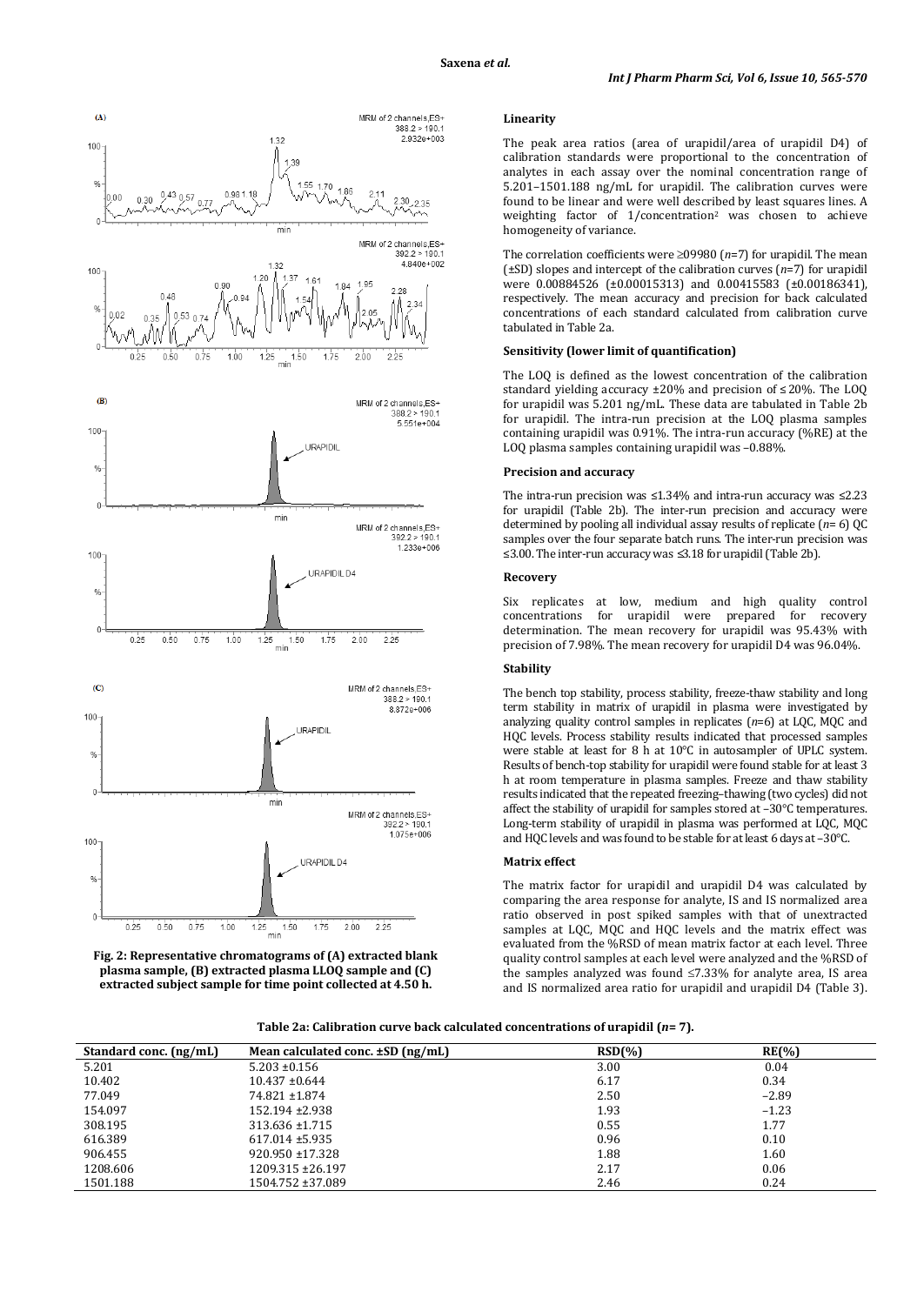| Table 2b: Intra-run (within-batch) and Inter-run (between batch) precision and accuracy of urapidil in human plasma (n=6). |  |  |
|----------------------------------------------------------------------------------------------------------------------------|--|--|
|                                                                                                                            |  |  |

| Intra-run precision and accuracy |                                                                                                                            |               | Inter-run precision and accuracy |                    |          |  |
|----------------------------------|----------------------------------------------------------------------------------------------------------------------------|---------------|----------------------------------|--------------------|----------|--|
|                                  | RSD(%)                                                                                                                     | <b>RE</b> (%) | Mean calculated conc. ±SD        | RSD <sub>(%)</sub> | $RE(\%)$ |  |
|                                  |                                                                                                                            |               | (ng/mL)                          |                    |          |  |
|                                  | 0.91                                                                                                                       | $-0.88$       | $5.203 \pm 0.156$                | 3.00               | 0.04     |  |
|                                  | 1.34                                                                                                                       | $-1.42$       | $14.486 \pm 0.403$               | 2.78               | $-3.18$  |  |
|                                  | 0.86                                                                                                                       | $-0.23$       | $607.098 \pm 9.316$              | 1.53               | $-0.59$  |  |
|                                  | 1.17                                                                                                                       | $-2.13$       | $1168.837 \pm 17.001$            | 1.45               | $-2.39$  |  |
|                                  | Mean calculated conc. ±SD<br>(ng/mL)<br>$5.155 \pm 0.047$<br>$14.750 \pm 0.198$<br>$609.290 \pm 5.234$<br>1171.938 ±13.656 |               |                                  |                    |          |  |

#### **Table 3: Matrix effect for urapidil and urapidil D4 (***n***=8).**

| Parameter     | LOC                              |        | <b>MQC</b>                |        |                                  | HOC    |  |
|---------------|----------------------------------|--------|---------------------------|--------|----------------------------------|--------|--|
|               | <b>Mean matrix factor</b><br>±SD | RSD(%) | Mean matrix factor<br>±SD | RSD(%) | <b>Mean matrix factor</b><br>±SD | RSD(%) |  |
| Analyte area  | $0.989 \pm 0.033$                | 3.34   | $1.064 \pm 0.077$         | 7.24   | $1.038 \pm 0.037$                | 3.56   |  |
| IS area       | 1.022 ±0.032                     | 3.13   | $1.078 \pm 0.079$         | 7.33   | $1.058 \pm 0.045$                | 4.25   |  |
| IS normalized | $0.967 \pm 0.010$                | 1.03   | $0.987 \pm 0.005$         | 0.51   | $0.981 \pm 0.009$                | 0.92   |  |

Hence, this clearly proved that the elution of endogenous matrix peaks during the run had no effect on the quantification of urapidil. Therefore, the method of extraction of urapidil from plasma was robust enough and gave accurate and consistent results when applied to subject samples.

#### **Application of method**

The proposed developed method was applied to the determination of urapidil in human plasma samples in Indian male volunteers. Plasma samples were periodically collected after a single oral dose administration of urapidil 60 mg capsule to healthy male volunteers in each phase under fasting (9 subjects) and fed (10 subjects). The time periods at which the plasma samples were drawn were 0.00, 1.00, 2.00, 2.50, 3.00, 3.50, 4.00, 4.50, 5.00, 5.50, 6.00, 8.00, 10.00, 12.00, 16.00 and 24.00 h after under fasting.

The time periods at which the plasma samples were drawn were 0.00, 1.00, 2.00, 3.00, 4.00, 4.50, 5.00, 5.50, 6.00, 6.50, 7.00, 8.00, 10.00, 12.00, 16.00 24.00 and 36.00 h under fed. A total of 628 human plasma samples from nineteen male volunteers were analyzed along with calibration standards and QC samples. Seven calibration curves were made for sample quantification with twenty six sets of interspersed LQC, MQC and HQC samples. No significant interference peak was found in predose samples for all volunteers. The mean (±SD) plasma maximum concentrations (Cmax) obtained for the urapidil test and reference formulations were 976.028 (±222.301) ng/mL and 634.531 (±125.706) ng/mL, respectively under fasting. The mean (±SD) plasma maximum concentrations (Cmax) obtained for the urapidil test and reference formulations were 1005.609 (±287.510) ng/mL and 887.864 (±239.801) ng/mL, respectively under fed.

| Table 4a: Pharmacokinetic parameters for fasting study (n=9). |  |  |  |
|---------------------------------------------------------------|--|--|--|
|---------------------------------------------------------------|--|--|--|

| Drug          | <b>Statistics</b> | $C_{\text{max}}(ng/mL)$ | $t_{\text{max}}(h)$ | $AUC_{0-t}$<br>$(ng*h/mL)$ | $AUC_{0-\infty}$<br>$(ng*h/mL)$ | $t_{1/2}$ (h) | $k_{el}$ (h <sup>-1</sup> ) |
|---------------|-------------------|-------------------------|---------------------|----------------------------|---------------------------------|---------------|-----------------------------|
| Test (T)      | Mean              | 976.0297                | 3.944               | 5907.1604                  | 6084.7484                       | 4.1779        | 0.1667                      |
|               | SD.               | 222.3081                | 0.58                | 1340.6645                  | 1417.8319                       | 0.3109        | 0.0123                      |
|               | $RSD(\%)$         | 22.78                   | 14.79               | 22.70                      | 23.30                           | 7.44          | 7.38                        |
| Reference (R) | Mean              | 634.5314                | 3.944               | 5312.6941                  | 5720.4004                       | 5.6645        | 0.1240                      |
|               | SD.               | 125.7061                | 0.53                | 857.5358                   | 919.6214                        | 0.6898        | 0.0150                      |
|               | $RSD(\%)$         | 19.81                   | 13.36               | 16.14                      | 16.08                           | 12.18         | 12.11                       |

The mean plasma concentration–time profile following a 60 mg oral dose of urapidil to human subjects is shown in Fig. 3 and the pharmacokinetic data are presented in Table 4 under fasting and fed conditions.





**Fig. 3: Mean plasma concentration –time profile following a 60 mg oral dose of urapidil capsules in human subjects under (A) fasting and (B) Fed.**